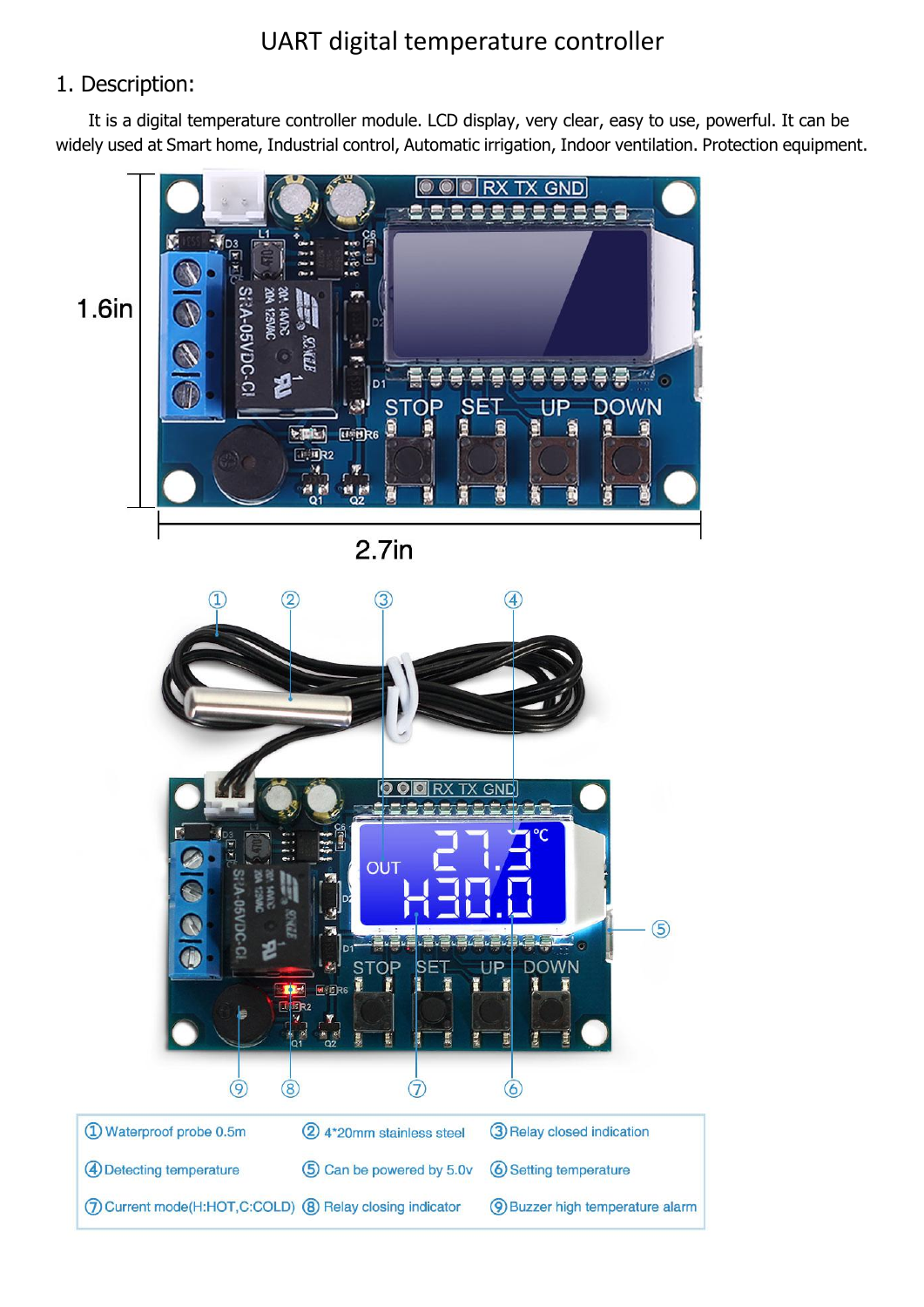## 2. Features:

- 1>. LCD display;
- 2>. Power-down memory function;
- 3>. Emergency stop function;
- 4>. Real-time display temperature;
- 5>. Automatically save parameters;
- 6>. Support UART Set;
- 7>. High temperature buzzer alarm;
- 8>. Work status indicator;
- 9>. Wide range of delay start times

## 3. Parameters :

- 1>. Product Name:Digital Temperature Controller
- 2>. Product Number:XY-T01
- 3>. Working Voltage:DC 6V-30V or 5V Micro USB
- 4>. Control Load Current:10A(Max)
- 5>. LCD refresh rate:0. 5 second
- 6>. Temperature Sensor:NTC-10K B3950
- 7>. Test temperature: -50~110℃
- 8>. Control precision:0. 1℃
- 9>. Sensor length: 0. 5 meter
- 10>. Sensor probe specifications:4\*30mm Stainless steel
- 11>. Physical dimension:68\*42\*2. 1mm

# 4. Work Mode:

1>. ' H ': Heating mode.

Relay will turn ON and the heating device starts to work when Current Temperature Value is less than Setting Temperature Value - Return Temperature Value.

Relay will turn OFF and the heating device stops to work when Current Temperature Value is more than Setting Temperature Value.

2>. ' C ': Cooling mode.

Relay will turn ON and the cooling device starts to work when Current Temperature Value is more than Setting Temperature Value + Return Temperature Value.

Relay will turn OFF and the cooling device stops to work when Current Temperature Value is less than Setting Temperature Value.

3>. ' OPH ': ON/OFF delayed start.

The system starts timing 'T' when a normal heating or cooling operation is completed. The system will begin the next round of heating or cooling only after 'T'>'OPH'.

4>. ' OFE ': Temperature correction function(-10. 0~10. 0℃).

If the module works for a long time, there may be deviations. Corrected by this function.

Actual Temperature Value = Current Temperature Value + Calibration Value.

5>. ' ALA ': Set high temperature alarm.

Module will turn on the sound and light alarm and relay will OFF at the same time when Current Temperature Value is more than Set Alarm Temperature Value. Any button to stop the sound and light alarm.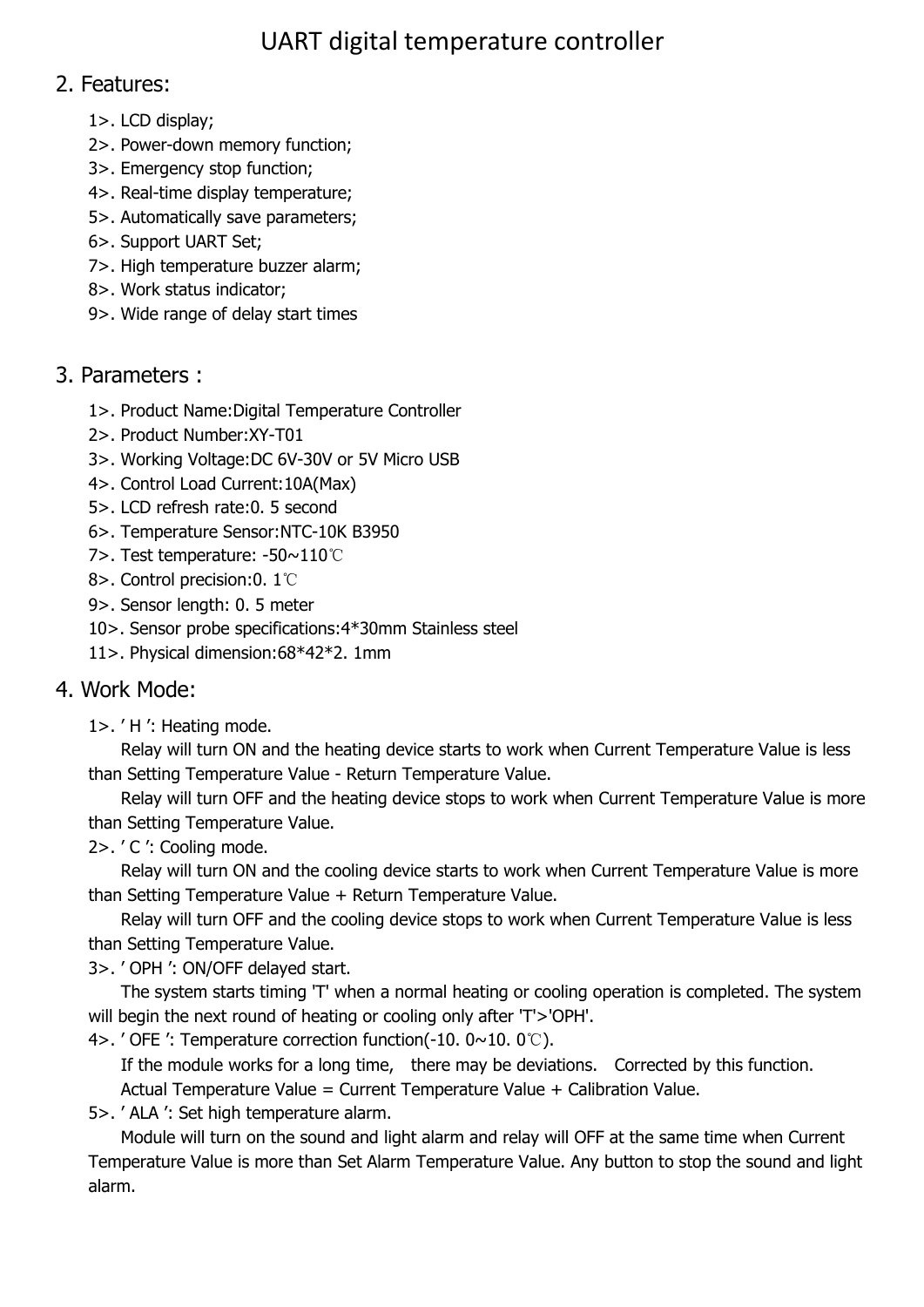## 5. Mode Connection

# DC 6.0-30V Mode of Connection

## 220V Mode of Connection



## 6. Additional Features:

1>. Set or read data by UART.

The parameters such as start temperature, stop temperature, temperature correction, etc. can be set through the UART.

2>. Temperature real-time reporting.

The module transmits the detected temperature to the terminal through the UART at intervals of 1 s to facilitate data acquisition if the temperature reporting function is turned on.

3>. Relay enable (default on).

If the relay enable is turned off, the relay remains off.

That is, the output state will never change, no matter what the measured temperature is. 4>. Reset.

Press button 'STOP' and 'SET' for more than 3second at the same time to restore the factory settings.

#### 6. Set Parameter :

Long press:keep press button for more than 3second.

1>. Set Working mode/Setting temperature/Return Temperature Value

1. 1>. Short press button 'SET' and enter the quick setting interface;

1. 2>. Switch the parameters that need to be set for Working mode/Setting temperature/Return Temperature Value by short press button 'SET'.

1. 3>. Modify the parameter value by button 'UP' or 'DOWN' after select parameter. Support short press/long press;

1. 4>. Exit the quick setting interface and save the parameters by long press button 'SET' for 3second or continue 6S without any button operation.

NOTE: The Return Temperature Value display in the first line where the Current Temperature Value display position.

The Setting Temperature Value display in the second line after 'H' or 'C'.

2>. Set OPH/OFE/ALA

2. 1>. Long press button 'SET' and enter the parameter setting interface.

2. 2>. Switch the parameters that need to be set for OPH/OFE/ALA by short press button 'SET'.

2. 3>. Modify the parameter value by button 'UP' or 'DOWN' after select parameter. Support short press/long press;